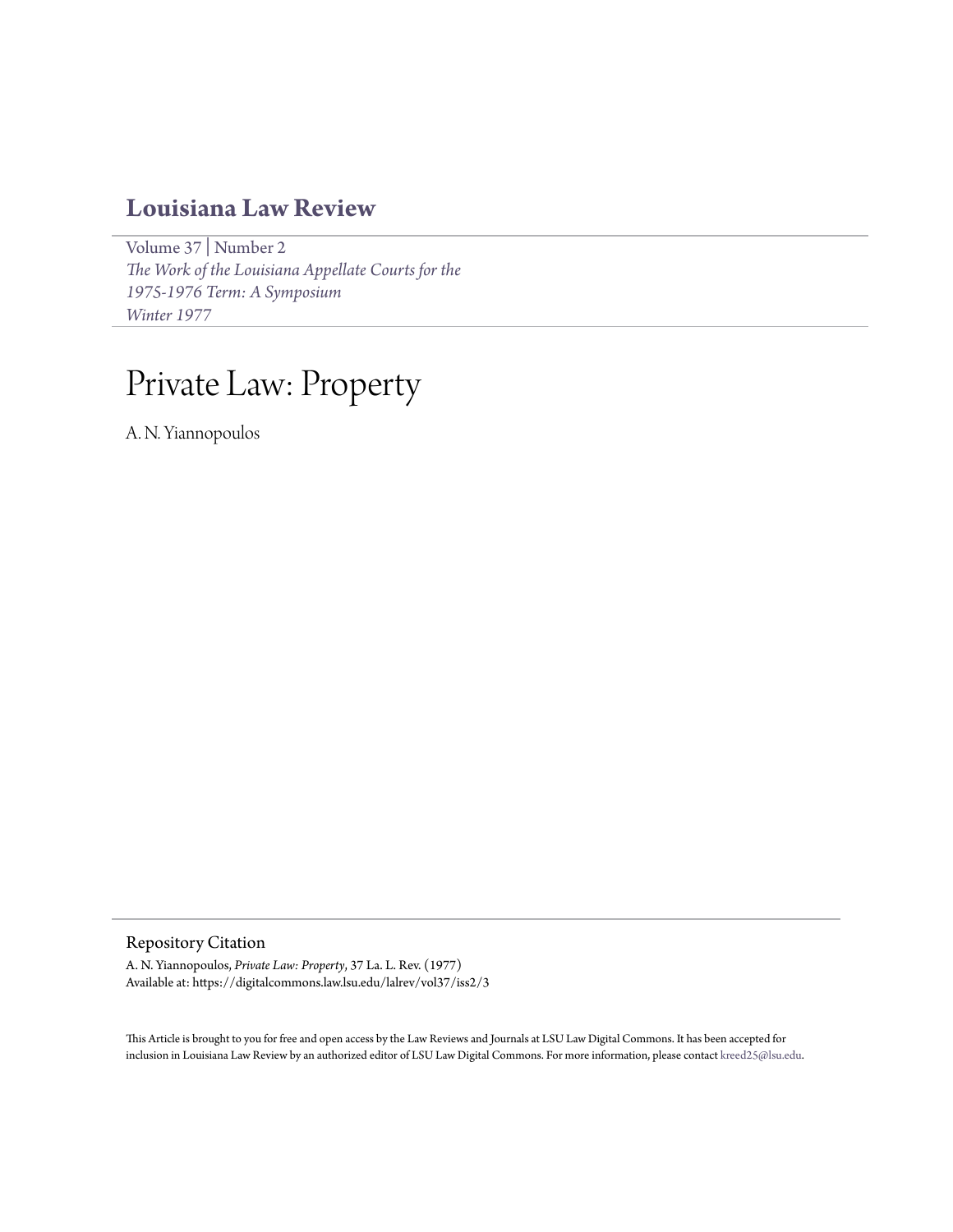# **PROPERTY**

#### *A. N. Yiannopoulos\**

# COMMON, PUBLIC, AND PRIVATE THINGS

Article 19, Section 16 of the Louisiana Constitution of 1921 provided that prescription did not run against the "State" in any civil matter. **I** In *Shell Oil Co. v. Board of Commissioners2* the question arose whether the constitutional prohibition applied to a levee board as an agency of the state. In the past, certain Louisiana courts had distinguished between the state and its agencies and had held that prescription ran against state agencies.<sup>3</sup> Such decisions, though rendered after adoption of the 1921 Constitution, had dealt with prescriptions previously accrued.4 In *Shell* the state alleged that prescription had accrued after the effective date of the 1921 Constitution, and the court regarded the matter as res nova. In a well-considered opinion, the court declared that an agency of the state created as an arm of the executive branch of the government for the purpose of carrying out a governmental function is the "state" within the meaning of the pertinent constitutional provisions. Accordingly, the levee board did not have the power to alienate mineral rights, and acquisitive prescription could not run against it.

The decision is defensible on rational grounds. There is no reason why a distinction should be made in matters of prescription between the state and its agencies. The policy underlying the prohibition of prescription against the state is applicable with equal force to state agencies. The result reached

*3. See* Haas v. Board of Comm'rs, 206 La. 378, **19** So. 2d **173** (1944); King v. Board of Comm'rs, 148 So. 2d **138** (La. App. 3d Cir. 1962). In Board of *Comm 'rs* v. *Toyo Kisen Kaisha,* **163** La. 865, **113** So. **127** (1927), the court declared that personal rights of state agencies may be lost **by** liberative prescription but public things administered **by** a state agency may not be lost **by** acquisitive prescription.

*4. See* Haas v. Board of Comm'rs, 206 La. **378, 383, 19** So. 2d 173, 174 (1944): "Since it was clearly established that the plaintiff's rights or prescriptive titles were acquired prior to **1921,** neither the above referred to section of the Constitution nor act of the legislature are applicable here." In *King v. Board of Comm 'rs,* 148 So. 2d **138** (La. App. 3d Cir. 1962), the court held that Article 4, Section 2 of the 1921 Constitution had only prospective application and that prescription in the case under consideration had accrued **by** the time the constitutional provision was adopted.

<sup>\*</sup> Professor of Law, Louisiana State University.

*<sup>1.</sup>* See La. Const. art. **19,** § **16** (1921). See also **LA.** CONST. art. 12, § **13** (containing an identical provision).

<sup>2.</sup> **336** So. 2d 248 (La. App. **1st** Cir. 1976).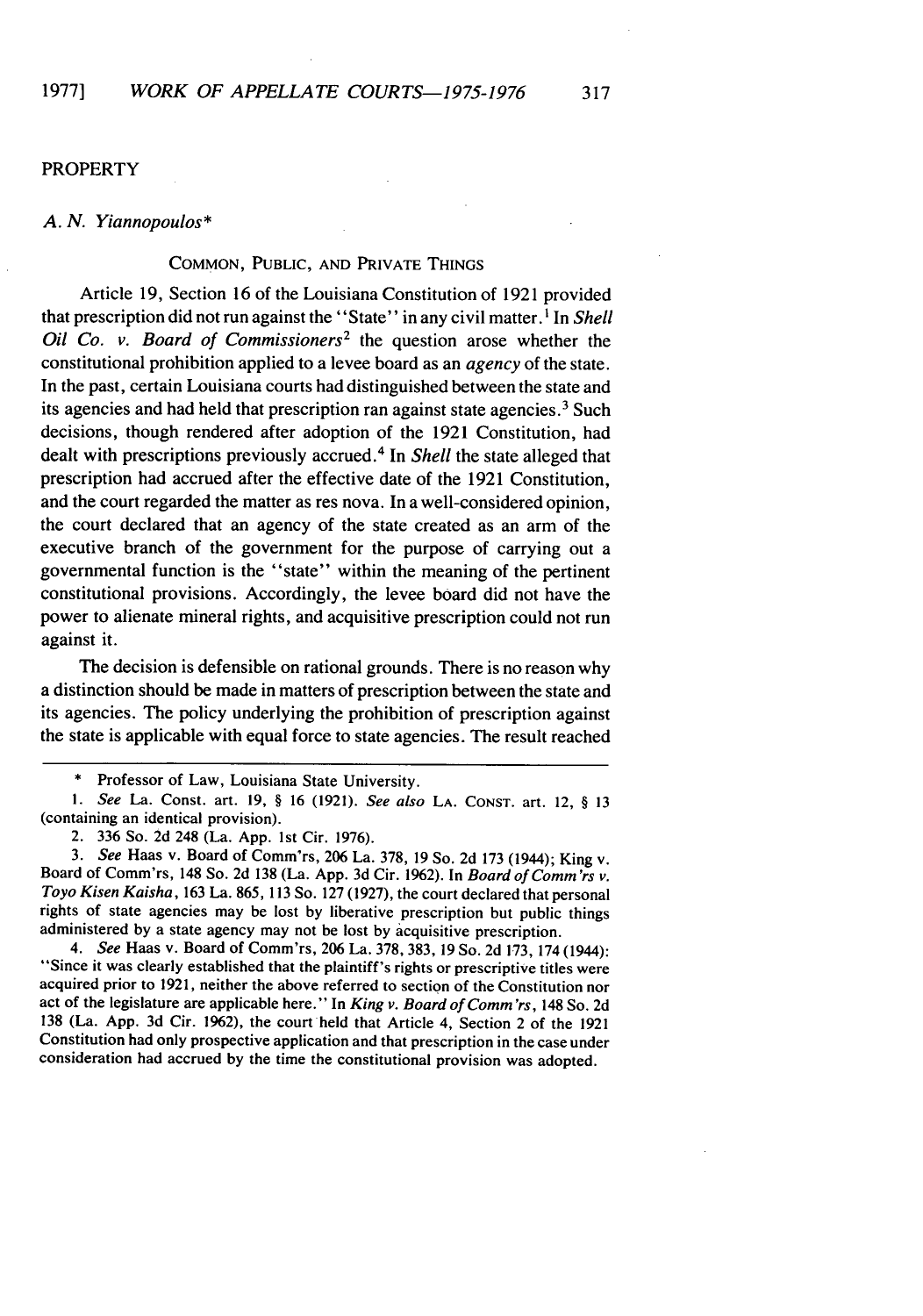by the court in *Shell* would be the same under the express language of Article 9, Section 4(B) of the 1974 Constitution, which declares that "lands and mineral interests of the State, of a school board, or of a levee district shall not be lost by prescription." Though Article 12, Section 13 of the 1974 Constitution also reproduces verbatim the language of Article 19, Section 16 of the 1921 Constitution,<sup>5</sup> the mention of school boards and levee boards in Article 9, Section 4(B) might give rise to an argument that prescription runs against other state agencies.

Roads and streets dedicated to public use are things of the public domain. Depending on the mode of dedication, the public may own the soil or merely hold a servitude. **6** In *Pioneer Production Corp. v. Segraves,7* the court was asked, in a concursus proceeding for the distribution of oil royalties, to determine the question of ownership of the bed of a public road. The state had acquired by title in 1930 a servitude for the construction of the road. The land traversed by the road was subdivided in 1946, and the recorded plat of the subdivision showed the road and its dimensions. The plat also contained language declaring the intent of the subdivider to dedicate formally to "public use the streets as shown on the map." The court held that the subdivider was still owner of the bed; he never intended to dedicate formally the pre-existing road but showed it on the plat of the subdivision for "location and boundary purposes."<sup>8</sup> In so holding, the court was aware that its decision conflicted with *Chevron Oil Co. v. Wilson<sup>9</sup>*that it chose not to follow. The Louisiana Supreme Court granted certiorari.<sup>10</sup> It is hoped that the court will not only resolve the conflict between the circuits but will clarify much of the confusion surrounding the types, incidents and effects of dedication to public use.<sup>11</sup>

#### REAL RIGHTS AND PERSONAL RIGHTS

The classification of rights into personal and real carries significant practical consequences in various fields of law. **1 <sup>2</sup>**In *Prados v. South Central*

12. *See* PROPERTY §§ 84, 87, 89, 90.

<sup>5.</sup> See note 1, supra.

<sup>6.</sup> *See* A. **YIANNOPOULOS,** PROPERTY in 2 LOUISIANA CIVIL LAW TREATISE §§ 33, 35 (1967) [hereinafter cited as PROPERTY].

<sup>7. 326</sup> So. 2d 516 (La. App. 3d Cir. 1976).

**<sup>8.</sup>** *Id.* at **518.**

<sup>9. 226</sup> So. 2d 774 (La. App. 2d Cir.), *cert. denied,* 254 La. 849, 227 So. 2d 593 (1969).

**<sup>10.</sup>** 330 So. 2d 313 (La. 1976).

<sup>11.</sup> *See The Work of the Louisiana Appellate Courts for the 1969-1970 Term-Property,* 31 **LA.** L. REV. 196, 202 (1971).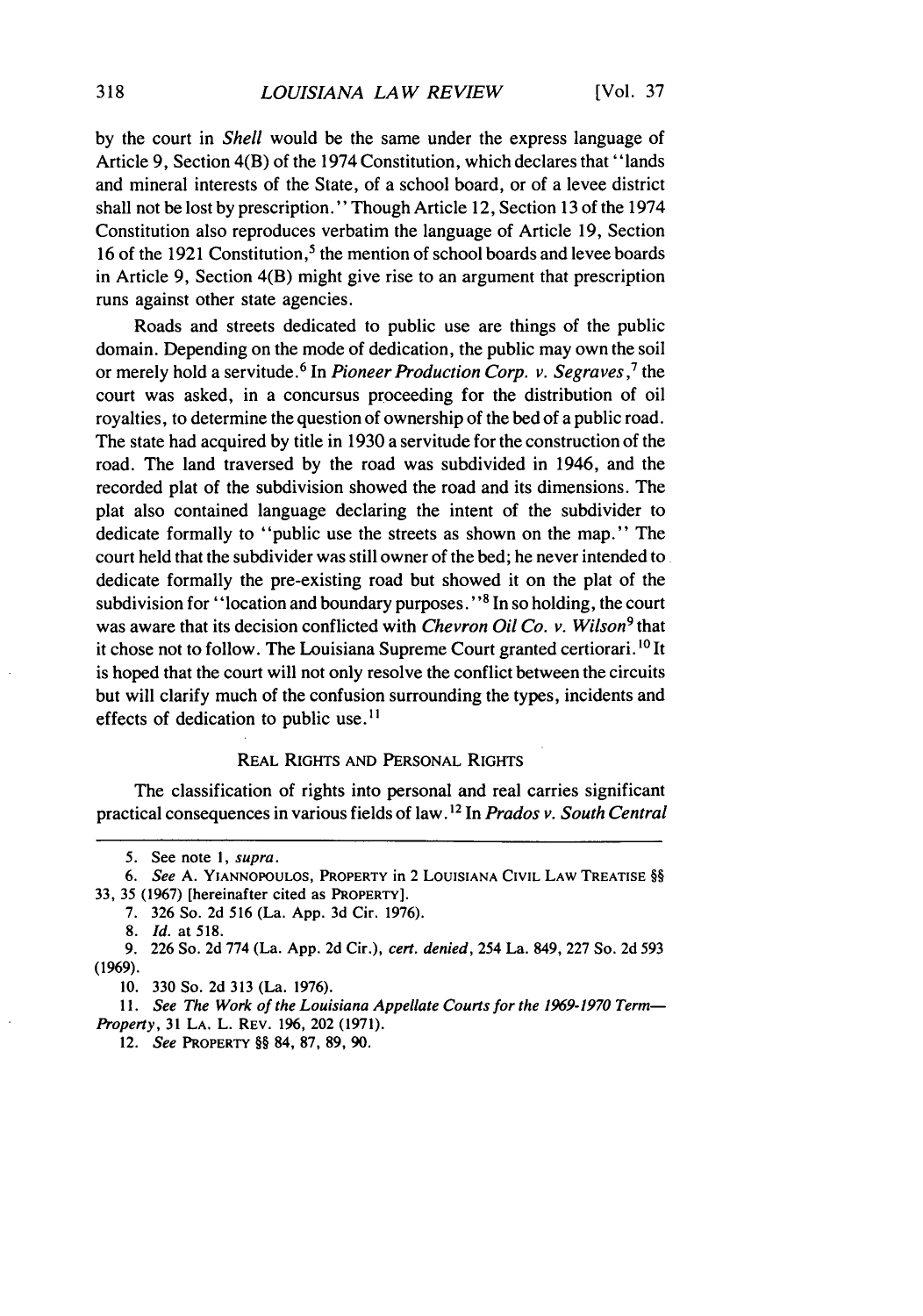*Bell Telephone Co.*,<sup>13</sup> a question arose concerning the classification of rights under an expired predial lease. A provision in the properly recorded lease declared that the lessee had the privilege to erect improvements on the land and to remove the same at the end of the lease. The lease expired in 1973, and the lessor sold the land to her son. The new owner promptly demanded that Bell remove certain concrete structures, shell and other debris that had been placed on the land during the term of the lease. When Bell refused to do so, the landowner cleared the land at his expense and brought suit against Bell for damages, representing the cost of clearing. The Louisiana Supreme Court held on rehearing that the present owner did not have the right to recover damages against the former lessee.

Chief Justice Sanders, in a scholarly opinion, pointed out that according to well-settled Louisiana jurisprudence and doctrine predial leases give rise to personal obligations. In certain respects, however, in accordance with directly applicable legislative provisions, rights and obligations arising under a predial lease may be asserted against third persons and to that extent they function as real rights and obligations. Had the lease been in force at the time of the sale of the land, there should be no question that the purchaser would have been subrogated in the rights and obligations of the seller vis-à-vis the lessee by application of article 2733 of the Civil Code.<sup>14</sup> Since, however, the lease had expired, liabilities *ex contractu* between the present owner and the former lessee ought to be determined in the light of the rules of the Civil Code concerning subrogation. There was no express subrogation in favor of the purchaser; and rights under an expired lease could not pass under article 2490 of the Civil Code because personal rights are not "accessories" of the thing sold under this provision. These conclusions are supported by an impressive array of French authorities. Quite apart from doctrinal considerations, the court observed that the buyer is presumed to know the overt condition of the property and to take that condition into account in agreeing to the sales price. Thus, the denial of a remedy against the former lessee is not an inequitable solution.

Justices Tate and Summers dissented, pointing out that the obligation to remove the structures, arising under article 2726 of the Civil Code, is a *real obligation* that passes with the land. The notion of real obligations, however, is frequently misunderstood; according to accurate analysis, a real obligation is merely the passive side of a *real right. <sup>5</sup>*Thus, if the former lessee had a real obligation, the present owner ought to have a correspond-

<sup>13. 329</sup> So. 2d 744 (La. 1976), noted in 37 **LA.** L. REV. 282 (1976).

<sup>14.</sup> *See* **PROPERTY** § 95.

*<sup>15.</sup> Id.* at § 115.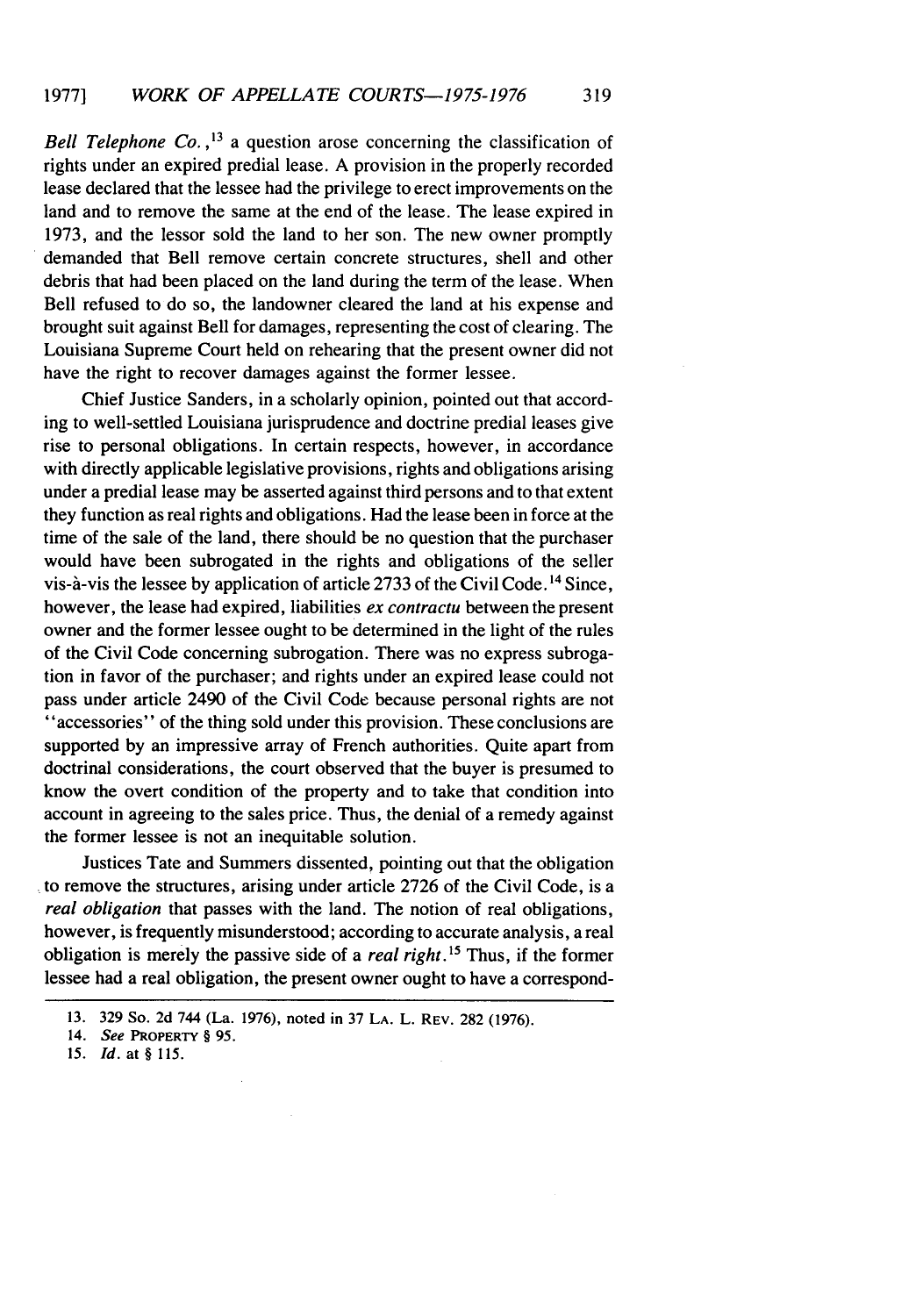ing real right for the removal of the structures. One would search in vain for such a real right.

A different result might have been reached had the interested parties relied on principles of property law instead of obligations. Under such an approach rights and obligations under the expired lease would be immaterial. In our system, ownership is presumed to be free of charges, and a landowner is entitled to demand the removal of structures encroaching on his property.<sup>16</sup> Bell had the right to keep the structures on the land as long as the lease was in force and to remove them at the end of the term of the lease.<sup>17</sup> According to well-settled Louisiana jurisprudence, since the lease was properly recorded, Bell could assert its rights against third persons.<sup>18</sup> After expiration of the lease Bell had still the right to remove its structures but no longer the right to keep them on the premises; the present landowner could force removal of the structures at Bell's expense by virtue of a faculty inherent in his ownership.

#### LEGAL SERVITUDES

#### *Obligations of neighborhood*

The interpretation and application of articles 667-669 of the Louisiana Civil Code of 1870 continue to give rise to difficulties. In *Carr v. City of Baton Rouge*,<sup>19</sup> the court imposed on a municipality liability without negligence for damage caused to a private home by the backup of sewer effluent. The municipality was considered a "proprietor" within the meaning of article 667 of the Civil Code because it was charged with the operation and maintenance of the main sewerage line located on an eight foot servitude. One may wonder whether this is a correct application of article 667, especially if this article imposes liability for abuse of the right of ownership.2 ° The *Carr* decision was followed in *La Croix v. Travelers Indemnity Co.*,<sup>21</sup> also involving a suit against a municipality for damage

17. 329 So. 2d at **751** (La. 1976) (Tate, J., dissenting).

19. 314 So. 2d 527 (La. App. 1st Cir. 1975).

20. See Yiannopoulos, *Civil* Responsibility in the Framework of *Vicinage:* Arti*cles* **667-69** and **2315** of the Civil *Code,* 48 TUL. L. REV. 195, **216** (1974).

21. 333 So. 2d 724 (La. App. 2d Cir. 1976).

 $\ddot{\cdot}$ 

<sup>16.</sup> See **LA.** CiV. **CODE** arts. 488,491, and 508; Blocker v. Mizell, 202 So. 2d 357 (La. App. 1st Cir. 1967); Jim Walker Corp. v. Hunt, 183 So. 2d 91 (La. App. 1st Cir. 1966).

<sup>18.</sup> *See* George v. Gateway Barge Line, Inc., 295 So. 2d 841 (La. App. 1st Cir. 1974); State Dep't of Highways v. Illinois Cent. R.R., 256 So. 2d 819 (La. App. 2d Cir. 1972); Flowers v. Patton, 230 So. 2d 654 (La. App. 2d Cir. 1970); PROPERTY §§ 48,48.5 (Supp. 1975).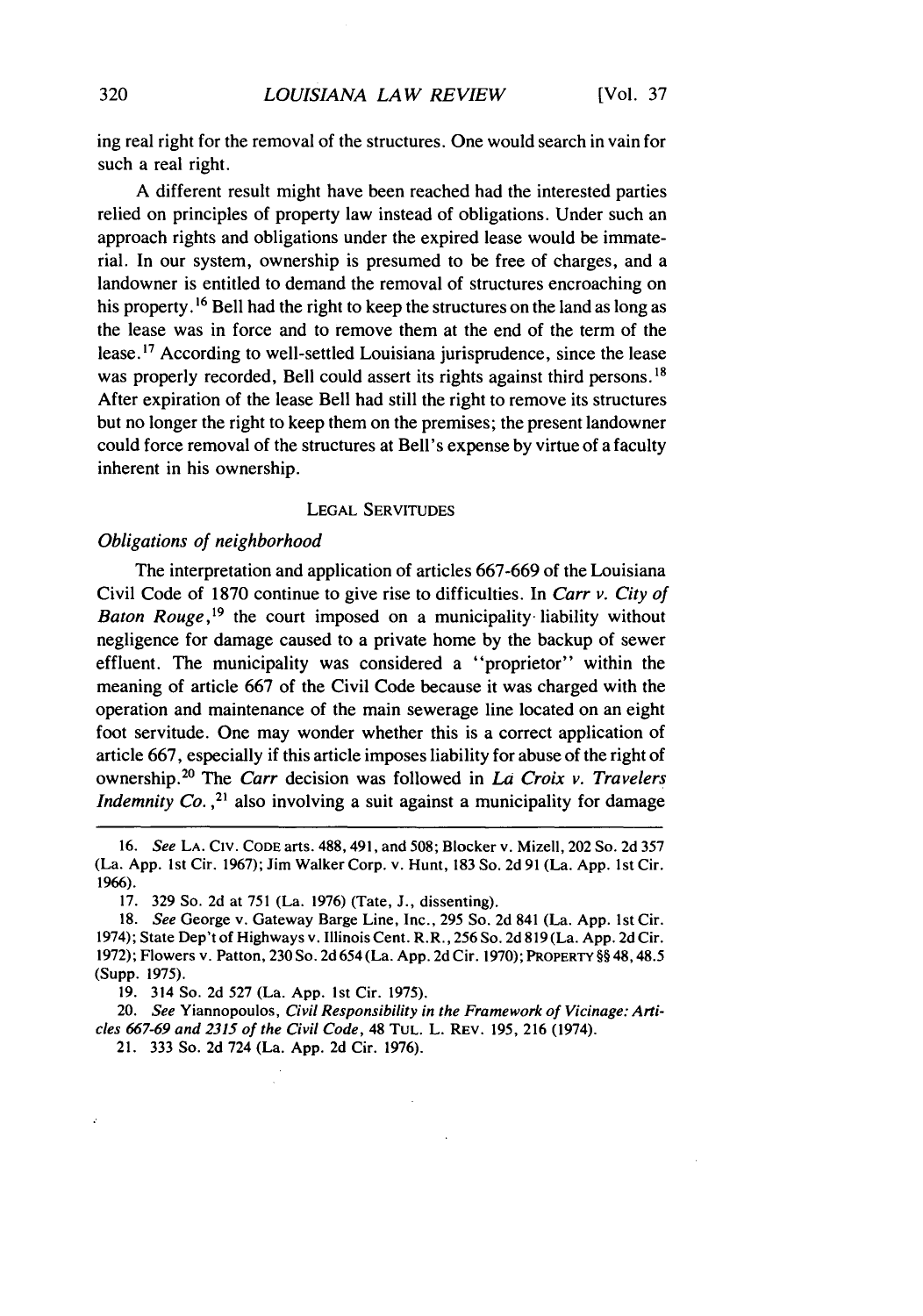caused to private property by the backup of sewage. In this case, however, the court refused to award damages under article 667 because of diminution of the value of plaintiff's property. According to Judge Bolin's wellreasoned opinion, diminution of land value is a recoverable item under *Hero* Lands *Co. v. Texaco, Inc.*<sup>22</sup> when a landowner abuses his ownership by undertaking ultra-hazardous activities on his property. Since a sewer system is not an ultra-hazardous construction, the diminution of land values in the vicinity is *damnum absque injuria.23*

In Sahuque *Realty Co. v. Employers Commercial Union Insurance Company24* plaintiff brought suit against NOPSI, its contractor, and its liability insurer for damage caused to a building by construction activities on the street in front of it. The defendants impleaded the municipality as owner of the street and demanded contribution. The court denied the claim for contribution on the ground that the municipality was not owner of the street or of the works within the meaning of article 667 of the Civil Code. The court distinguished *Lombard v. Sewerage & Water Board<sup>25</sup>* on the ground that the drainage facilities involved in the case under consideration did not belong to the city. One may question the validity of this distinction, and, moreover, may note the conflict between the circuits.<sup>26</sup>

The Louisiana Civil Code does not provide expressly for the prescriptive period governing actions for damages under articles 667 and 669, and courts have "vacillated"<sup>27</sup> trying to choose between the one year prescription applicable to delictual actions and the ten year prescription applicable to personal actions in the absence of other regulations.28 In *Dean v. Hercules, Inc.*,<sup>29</sup> the Louisiana Supreme Court took the correct view that determina-

- 24. 327 So. 2d 563 (La. App. 4th Cir. 1976).
- 25. 284 So. 2d 905 (La. 1973).
- 26. See text at note 19, *supra.*

27. Craig v. Montelepre Realty Co., 252 La. 502, 518, 211 So. 2d 627,631(1968). In this case, action was brought under article 667 for damage to a residence, and for worry, inconvenience, and anguish resulting from construction activities on abutting property. The court avoided the troublesome question of the prescriptive period governing actions under article 667 by a finding that the damage suffered by the plaintiffs was continuous, and, therefore, their cause of action had not prescribed at all. It was pointed out in a concurring opinion that the responsibility under article 667 rests on quasi-contract rather than fault; hence, actions under article 667 are subject to the ten-year prescriptive period applicable to personal actions generally. For arguments in support of this view, see 4 DEMOGUE, TRAITÉ DES OBLIGATIONS EN GÉNÉRAL 421 (1924).

29. 328 So. 2d 69 (La. 1976).

<sup>22. 310</sup> So. 2d 93 (La. 1975); Note, 36 **LA.** L. REV. 711 (1976).

<sup>23.</sup> *See* Yiannopoulos, *Violations of the Obligations of Vicinage: Remedies Under Articles 667 and 669,* 34 LA. L. REV. 475, 513 (1974).

<sup>28.</sup> LA. CIV. **CODE** arts. 3536, 3544.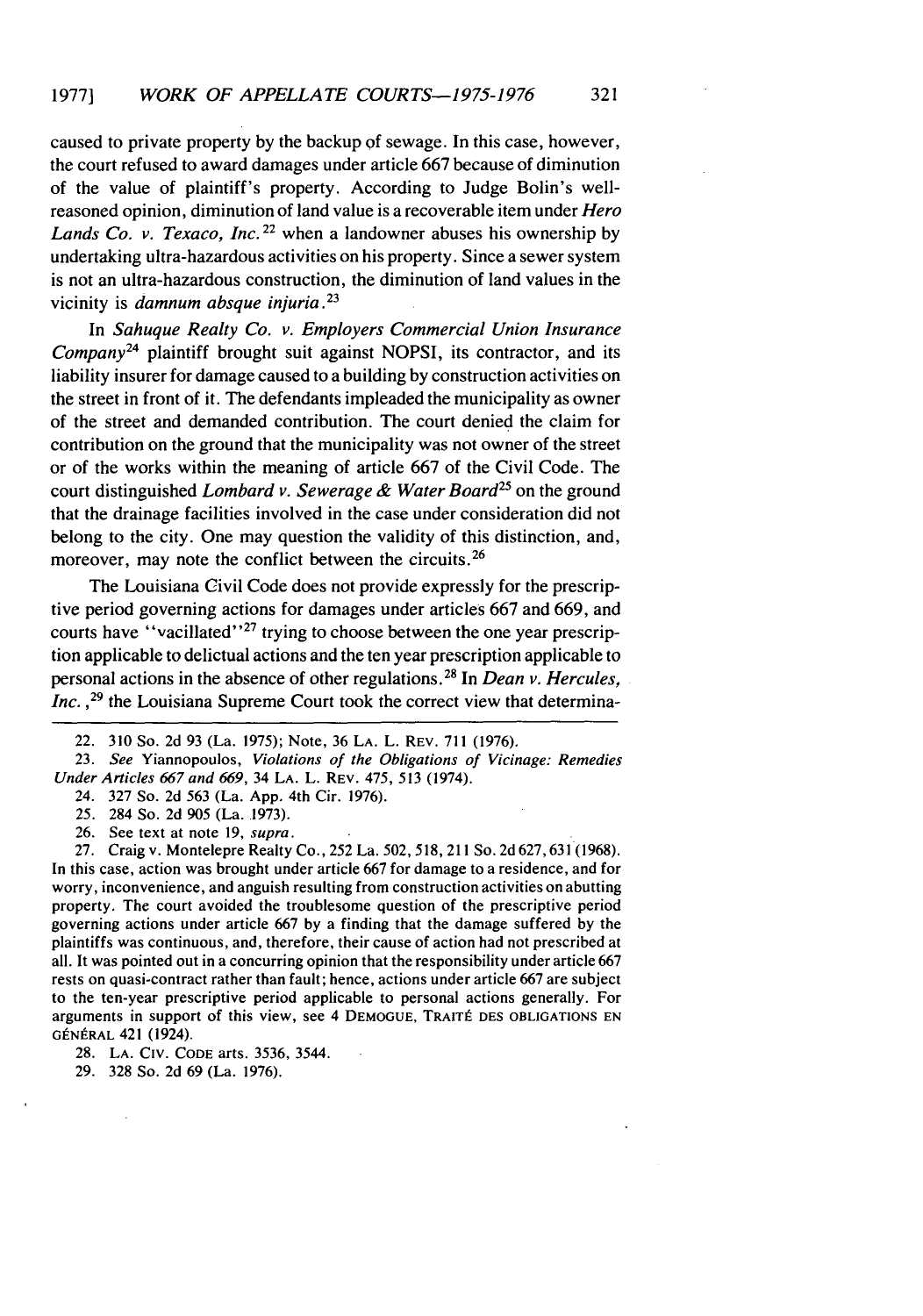tion of the applicable period of prescription ought to be made in light of the responsibility that article 667 imposes. Since this article imposes a legal responsibility the incidents and effects of which are ordinarily determined by analogous application of the rules governing delictual responsibility, application of the one year prescriptive period is amply justified.<sup>30</sup> Justice Dixon, writing for a unanimous court, reached this conclusion in a scholarly and well-reasoned opinion based on an exhaustive analysis of doctrine and jurisprudence. In accordance with article 3537 of the Civil Code, prescription begins to run from the day the injured party acquired, or should have acquired, knowledge of the injury and other pertinent facts,<sup>31</sup> namely, from the day the damage becomes apparent **.32**

The action was for damages suffered by a landowner as a result of emissions from defendant's chemical plant. It would seem, therefore, that the cause of action arose under article 669 rather than 667.<sup>33</sup> Since,

*31. See* **LA.** CIv. **CODE** art. 3537; Rhodes v. International Paper Co., 174 La. 49, 139 So. 755 (1932); Spyker v. International Paper Co., 173 La. 580, 138 So. 109 (1931); Mayer v. Ford, 12 So. 2d 618 (La. App. Ist Cir. 1943).

32. *See* Dean v. Hercules, Inc., 328 So. 2d 69, 73 (La. 1976): "In modern technology damages from industrial emissions and the like may not become apparent until some years after the occurrence. Additionally, it might be impossible for the injured party to know what or who caused the damage, until an investigation can be made after the damage in fact becomes apparent. In such cases, the prescriptive period would run only from the date the damage becomes apparent."

33. *See* Yiannopoulos, *supra* note 23,at 478: "Responsibility under article 667 is founded on the notion of abuse of the right of ownership whereas responsibility under article 669 is founded on the notion of an exceptional use of property that is unreasonable under the circumstances. Responsibility under this article goes far beyond the idea of abuse of right." The *projet* for the revision of Title III, Book II, of the Louisiana Civil Code of 1870, which will be submitted to the Louisiana legislature in 1977, distinguishes clearly between responsibility for abuse of the right of ownership, and responsibility on account of emissions. Article 661 of the *projet,* designed to replace article 667 of the 1870 Code, provides: "An act, activity, or work of a property owner that, under the circumstances existing when it is done, exceeds the normal exercise of the right of ownership constitutes an abuse of the right. An abuse of the right of ownership that may cause damage to another or deprive him of the enjoyment of his property subjects the property owner to civil responsibility."

<sup>30.</sup> For earlier decisions applying the one year prescription to actions for damages governed by article 667, see Gulf Ins. Co. v. Employers Liab. Assurance Corp., 170 So. 2d 125 (La. App. 4th Cir. 1964); Beauvais v. D.C. Hall Transp., 49 So. 2d 44 (La. App. 2d Cir. 1950); Mayer v. Ford, 12 So. 2d 618 (La. App. **Ist** Cir. 1943); *cf.* Egan v. Hotel Grunewald Co., 134 La. 740, 64 So. 698 (1914). In *Union Fed. Say. & Loan Ass'n v. 451 Florida Corp.,* 256 So. 2d 356, 358 (La. App. 1st Cir. 1971), the court declared that "it is now well settled that the prescriptive period as applicable to L.S.A.-C.C. Art. 667 is that of one year." The case was remanded, however, because the only evidence in support of the plea of prescription was an affidavit by a subcontractor pertaining to a single cause of damage.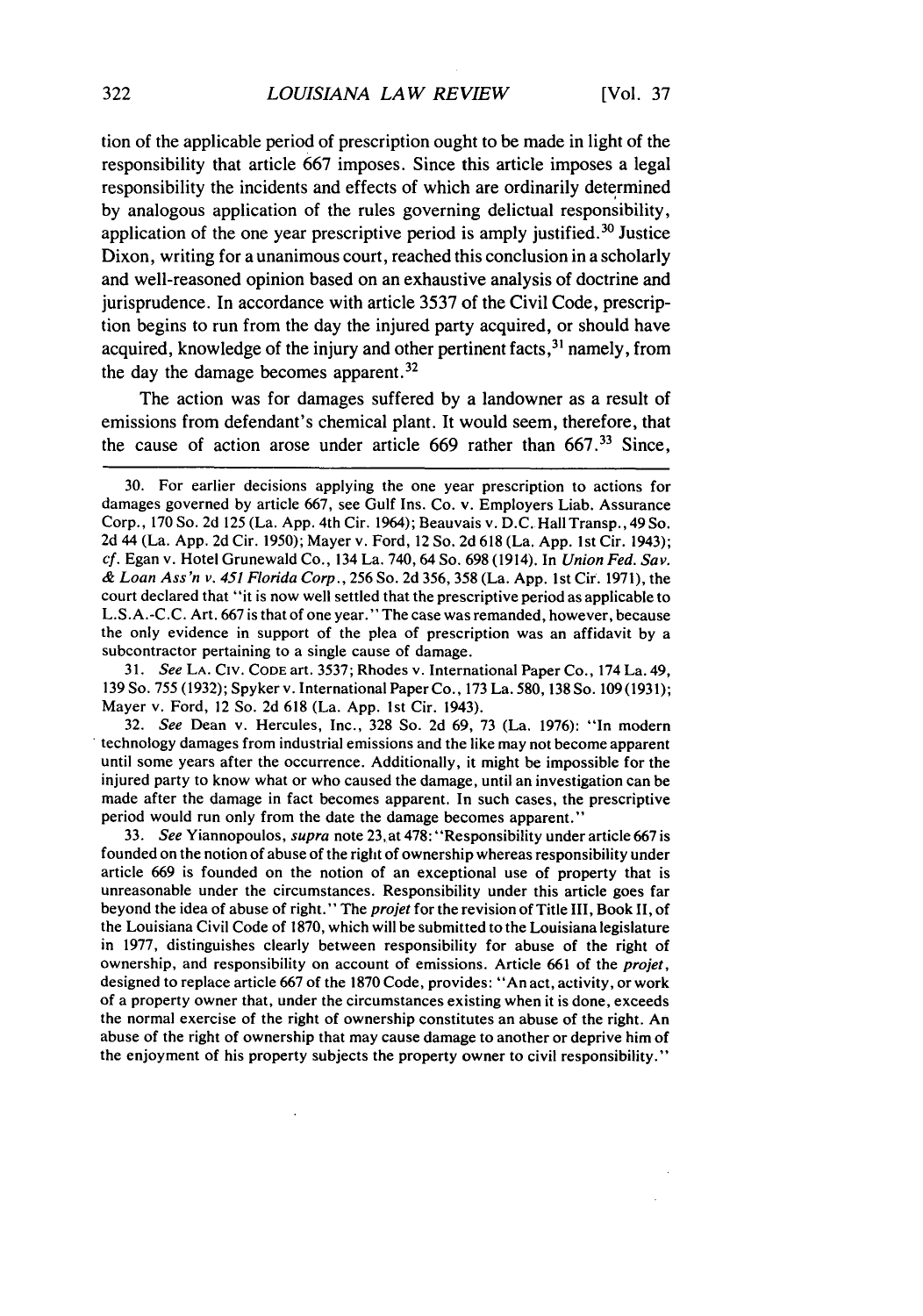however, courts do not always distinguish between the two provisions, one may expect that the one year prescriptive period will be applied in the future to actions arising under either article 667 or 669.<sup>34</sup>

The court refrained from expressing opinion on the doctrine of "continuing damages."<sup>35</sup> According to this doctrine, developed by Louisiana courts, distinction is made between continuous and discontinuous causes of injury and resulting damage. When the operating cause of the injury is "not a continuous one of daily occurrence,"  $36$  there is a multiplicity of causes of action and of corresponding prescriptive periods. Prescription is completed as to each injury, and the action is barred upon the lapse of one year from the date in which plaintiff acquired, or should have acquired, knowledge of the damage. According to several decisions, the burden of proof of the date of knowledge rests on the plaintiff, namely, the party against whom prescription is pleaded.<sup>37</sup>

When, however, "the operating cause of the injury is a continuous one, giving rise to successive damages from day to day,"<sup>38</sup> it has been suggested that "prescription, whatever the length of time, has no application."<sup>39</sup> In context, however, these declarations merely mean that, under the particular facts involved in the case, prescription had not run. It is, indeed, unacceptable to say that an action for damage is imprescriptible

Article 662, designed to replace article 669 of the Louisiana Civil Code of 1870, provides: "An unreasonable use of an estate that causes damage to property or excessive inconvenience to persons of normal sensibilities by the diffusion of smoke, dust, vapor, noise, heat, vibrations, odors, and the like, may be enjoined. Damages may be recovered without regard to defendant's negligence. Whether the use of an estate is unreasonable is determined in the light of the nature of the neighborhood, governmental regulations, local customs, and the attending circumstances."

34. There has been scant authority for the proposition that the one year prescription is applicable to actions governed by article 669. **Cf.** Young v. International Paper Co., 179 La. 803, 155 So. 231 (1934); Rhodes v. International Paper Co., 174 La. 49, 139 So. 755 (1932); Spyker v. International Paper Co., 173 La. 580, 138 So. **109** (1931) (involving responsibility under article 2315 of the Civil Code).

- 35. Dean v. Hercules, Inc., 328 So. 2d 69, 73 (La. 1976).
- 36. Devokev. Yazoo& M.V.R. Co., 211 La. 729,749,3OSo. 2d816,822(1947).

37. See Spyker v. International Paper Co., 173 La. 580, 138 So. 109 (1931); Mayer v. Ford, 12 So. 2d 618 (La. App. 1st Cir. 1943).

38. See Craig v. Montelepre Realty Co., 252 La. 502, 515, 211 So. 2d 627, 632 (1968); Devoke v. Yazoo & M.V.R. Co., 211 La. 729,748,30 So. 2d 816,822 (1947). See also Daigle v. Continental Oil Co., 277 F. Supp. 875 (W.D. La. 1967); Di Carlo v. Laundry & Dry Cleaning Serv., 178 La. 676, 152 So. 327 (1933); Werges v. St. Louis, Chicago & N.O. R.R., 35 La. Ann. 641 (1883).

39. See note 38, supra. But see Young v. International Paper Co., 179 La. 803, 155 So. 231 (1934); Rhodes v. International Paper Co., 174 La. 49, 139 So. 755 (1932); Egan v. Hotel Grunewald Co., 134 La. 740, 64 So. 698 (1914).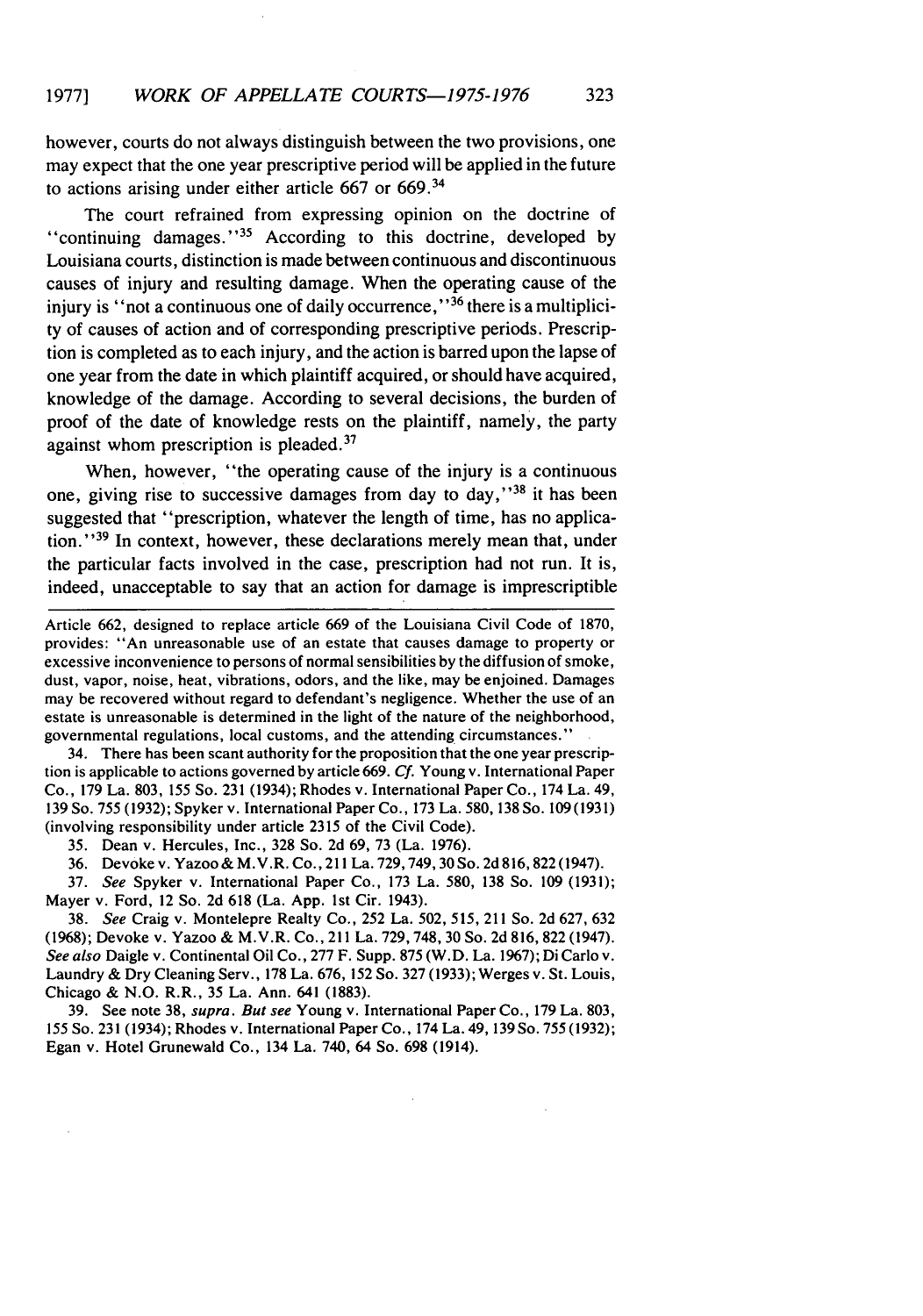merely because the operating cause of the injury is continuous. When the operating cause of the injury is a continuous one, it may be that prescription does not begin to run from the date the injury was first inflicted, but it ought to run at least from the date the damage was completed and the injured party acquired knowledge of it. Thus, it has been correctly held that damage caused by such continuous operating causes as discharge of industrial wastes,<sup>40</sup> excavations,<sup>41</sup> pile driving operations,<sup>42</sup> salt water escaping from an oil well,<sup>43</sup> and from the construction of a freight terminal,<sup>44</sup> prescribed upon the lapse of one year from the date the damage was completed and the owner acquired knowledge of it.

When the operating cause of the damage is a continuous one, and has not ceased to exist in the year preceding the institution of suit, a question arises, whether plaintiff may recover the whole of the damage or only the portion of it that he incurred within a year from the filing of the suit. Earlier decisions indicate that "prescription is not suspended by the fact that the damage is continuous, but runs on each item from the date it was inflicted." 45 Plaintiff may thus recover only the damage that he suffered in the year preceding the institution of the suit; "he cannot postpone bringing the action for some time after the year and then sue for the whole damage."<sup>46</sup> According to the same decisions, plaintiff has the burden of proof to show what part of the damage has not prescribed.<sup>47</sup> In *Devoke v. Yazoo &* 

41. Mayer v. Ford, 12 So. 2d 618 (La. App. Ist Cir. 1943).

42. Gulf Ins. Co. v. Employers Liab. Assurance Corp., 170 So. 2d 125 (La. App. 4th Cir. 1964).

43. Parro v. Fifteen Oil Co., 26 So. 2d 30 (La. App. 1st Cir.' 1946).

44. Beauvais v. D.C. Hall Transp., 49 So. 2d 44, 50 (La. App. 2d Cir. 1950). In this case an action was brought for the diminution of the value of land over three years after the construction of the terminal and commencement of the alleged damage. The court declared that "in cases where the commission of a wrongful act is attended immediately by resulting damage, the Louisiana courts have held that the initial point for the one year prescription, under Articles 3536 and **3537** of the Civil Code, is the date on which the damaging act is completed."

45. Young v. International Paper Co., 179 La. 803, 155 So. 231, **232** (1934). *Accord,* Rhodes v. International Paper Co., 174 La. 49, 139 So. 755 (1932); Parro v. Fifteen Oil Co., 26 So. 2d 30 (La. App. Ist Cir. 1946).

46. Egan v. Hotel Grunewald Co., 134 La. 740, 64 So. 698, 702 (1914). *Accord,* Spyker v. International Paper Co., 173 La. 580, 138 So. 109 (1931); Parro v. Fifteen Oil Co., 26 So. 2d 30 (La. App. 1st Cir. 1946). These cases must be regarded as overruled in part *sub silentio.* See text at note *55, infra.*

47. See note 46, *supra. See also* Beauvais v. D.C. Hall Transp., 49 So. 2d 44 (La. App. 2d Cir. 1950).

<sup>40.</sup> Young v. International Paper Co., 179 La. 803, 155 So. 231 (1934). *See also* Rhodes v: International Paper Co., 174 La. 49, 139 So. 755 (1932); Spyker v. International Paper Co., 173 La. 580, 138 So. 109 (1931).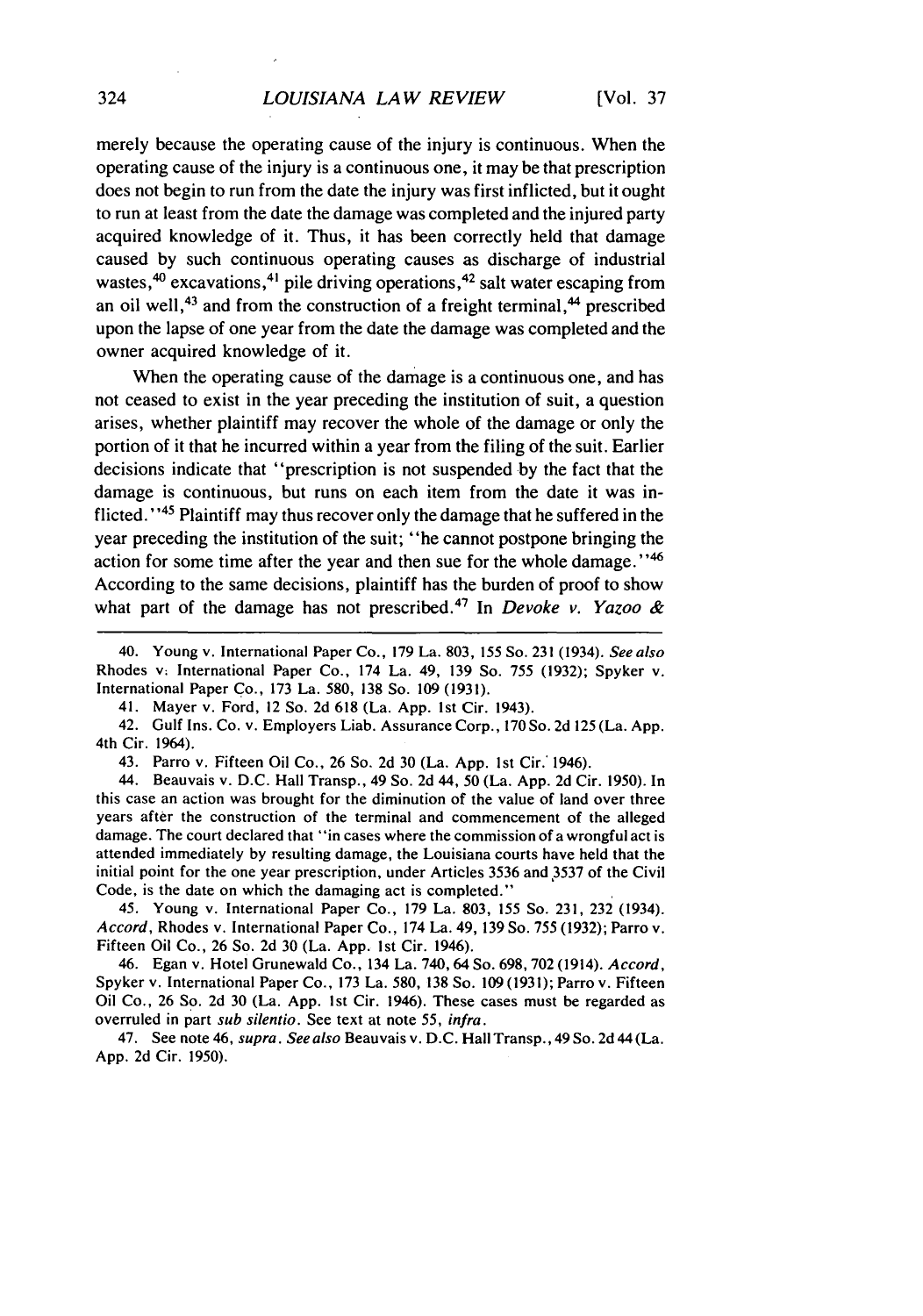*M. V.R. Co.*, <sup>48</sup> however, the Louisiana Supreme Court distinguished these cases on the ground that although the damages there involved "were progressive," the operating cause of the injury was discontinuous. This distinction is at best tenuous. The earlier decisions ought to be considered overruled to the extent they held that prescription ran as to each item of damage incurred from a continuous cause, and that plaintiff had the burden to show which part of the damage was still recoverable. Although in *Devoke* the court seemed to indicate that "prescription  $\ldots$  has no application"<sup>49</sup> when damage is attributed to a continuous cause, in *Craig v. Montelepre* Realty **Co.50** the court declared that prescription does run but the party pleading it has the burden to show "what portion of the damages proved occurred anterior to the year preceding the institution of the suit, or in other words, to prove what part of the plaintiff's demand is prescribed." In the absence of such a showing, plaintiff is entitled to recover for all his damage. Perhaps, instead of relying on procedural rules, the court should have stated a substantive rule of law: in case of continuously damaging operations, such as pile driving;<sup>51</sup> use of heavy machinery causing vibrations;<sup>52</sup> running of a railroad that causes emissions of smoke, dust or soot;<sup>53</sup> and the operation of a freight terminal,<sup>54</sup> there is no multiplicity of actions and of prescription accrual dates; there is only one period of prescription running from the date the damage is completed and the injured party acquires knowledge of it rather than from the date the injury is inflicted.<sup>55</sup>

# *Enclosed Estates*

Articles 699-708 of the Louisiana Civil Code of 1870 deal with the

48. 211 La. 729, 748, 30 So. 2d 816, 822 (1947).

49. *Id.,* 30 So. 2d at 822.

50. 252 La. 502,515, 211 So. 2d 627,632 (1968), following DiCarlo v. Laundry & Dry Cleaning Serv., 178 La. 676, 683, 152 So. 327, 329 (1933).

*51. See* D'Albora v. Tulane Univ., 274 So. 2d 825,828 (La. App. 4th Cir. 1973).

52. DiCarlo v. Laundry & Dry Cleaning Serv., 178 La. 676, 152 So. 327 (1933).

53. Devoke v. Yazoo & M.V.R. Co., 211 La. 729, 30 So. 2d 816 (1947). *Cf.* Daigle v. Continental Oil Co., 277 F. Supp. 875 (W.D. La. 1967); Werges v. St. Louis, Chicago & N.O. R.R., 35 La. Ann. 641 (1883).

*54. See* Beauvais v. D.C. Hall Transp., 49 So. 2d 44 (La. App. 2d Cir. 1950). In this case, the court correctly held that a claim for diminution of the value of property adjoining a freight terminal had prescribed; but a claim for damages on account of excessive inconveniences had not prescribed.

*55. See* D'Albora v. Tulane Univ., 274 So. 2d 825, 828 (La. App. 4th Cir. 1973). The court interpreted *Craig* to mean that "there is no multiplicity of causes of action and of prescription-accrual dates for a continuously damaging operation such as pile driving: there is one cause of action and one prescriptive period, which runs from the date the last part of the damage is done." For corresponding solutions in France, see 4 DEMOGUE, TRAITÉ DES OBLIGATIONS EN GÉNÉRAL 448 (1924).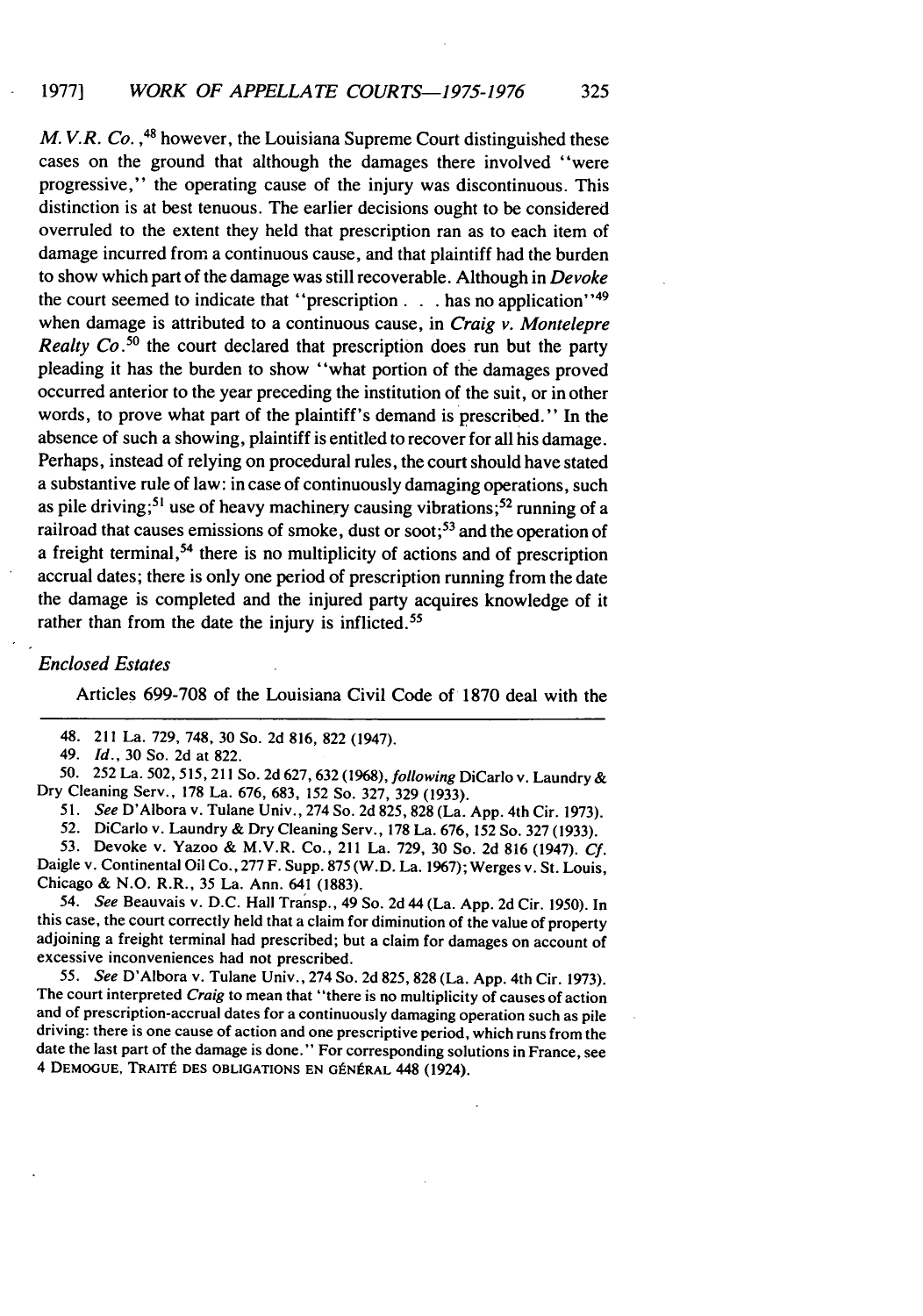# *LOUISIANA LAW REVIEW*

legal servitude of passage in favor of an enclosed estate. In *Picard v.* Shaubhut,*56* plaintiff brought suit for declaratory judgment recognizing the existence of a servitude of passage in favor of his estate, and, in the alternative, for a judgment establishing a servitude of passage under article 701 of the Civil Code. The parties stipulated that a servitude of passage had been reserved in favor of plaintiff's estate in an act of partition of 1949, and that neighbors would testify that the servitude so reserved had not been used in the last twenty or thirty years. The court found that the act of partition did not establish a conventional servitude of passage but merely recognized the existence of a legal servitude. Since the faculty accorded to the owner of an enclosed estate for passage over neighboring lands is imprescriptible, judgment was rendered in plaintiff's favor on his main demand. In *Morgan v. Culpepper,57* plaintiff brought an action for an injunction prohibiting defendant from interfering with an alleged right of passage in favor of plaintiff's estate, and, in the alternative, for the establishment by the court of a servitude of passage under article 701 of the Civil Code. A lower court judgment refusing injunctive relief was affirmed in the absence of allegations and proof that the passageway had been fixed by the parties or determined by judicial decision. The court found, however, that plaintiff's estate was enclosed and passage was due under articles 669 and 700 of the Civil Code. In the opinion of the court, article 701 was inapplicable because "a gratuitious servitude is due to an enclosed estate only when the estate is enclosed at the time it is excised from the larger tract,"<sup>58</sup> a burden plaintiff failed to carry out.

#### *St. Julien Doctrine*

In *Lake, Inc. v. Louisiana Power & Light Co.,<sup>59</sup>*the Louisiana Supreme Court prospectively overruled the line of decisions establishing the St. Julien doctrine. This jurisprudential doctrine derived its name from *St.*

<sup>56.</sup> 324 So. 2d 517 (La. App. 1st Cir. 1975). *See also* De Felice Land Corp. v. Citrus Lands of Louisiana, Inc., 330 So. 2d 631 (La. App. 4th Cir. 1976) (enclosed estate, but conventional servitude of passage established in its favor); Watson v. Scott, 324 So. 2d 508 (La. App. 2d Cir. 1975) (same); Harvey v. McMurray, 319 So. 2d 876 (La. App. 1st Cir. 1975) (same).

<sup>57. 324</sup> So. 2d 598 (La. App. 2d Cir. 1975). For pertinent discussion, see *The Work of the Louisiana Appellate Courts forthe 1970-1971 Term-Property,* **32 LA.** L. REV. 172, **183** (1972).

<sup>58. 324</sup> So. 2d at 603. *Cf. The Work of the Louisiana Appellate Courts for the 1973-1974 Term-Property,* 35 **LA.** L. REV. 266, 270-73 (1975).

<sup>59. 330</sup> So. 2d 914 (La. 1976). *But see* Istre v. South Cent. Bell Tel. Co., 329 So. 2d 486 (La. App. **3d** Cir. 1976) (an expression of the *St. Julien* doctrine prior to the *Lake* decision).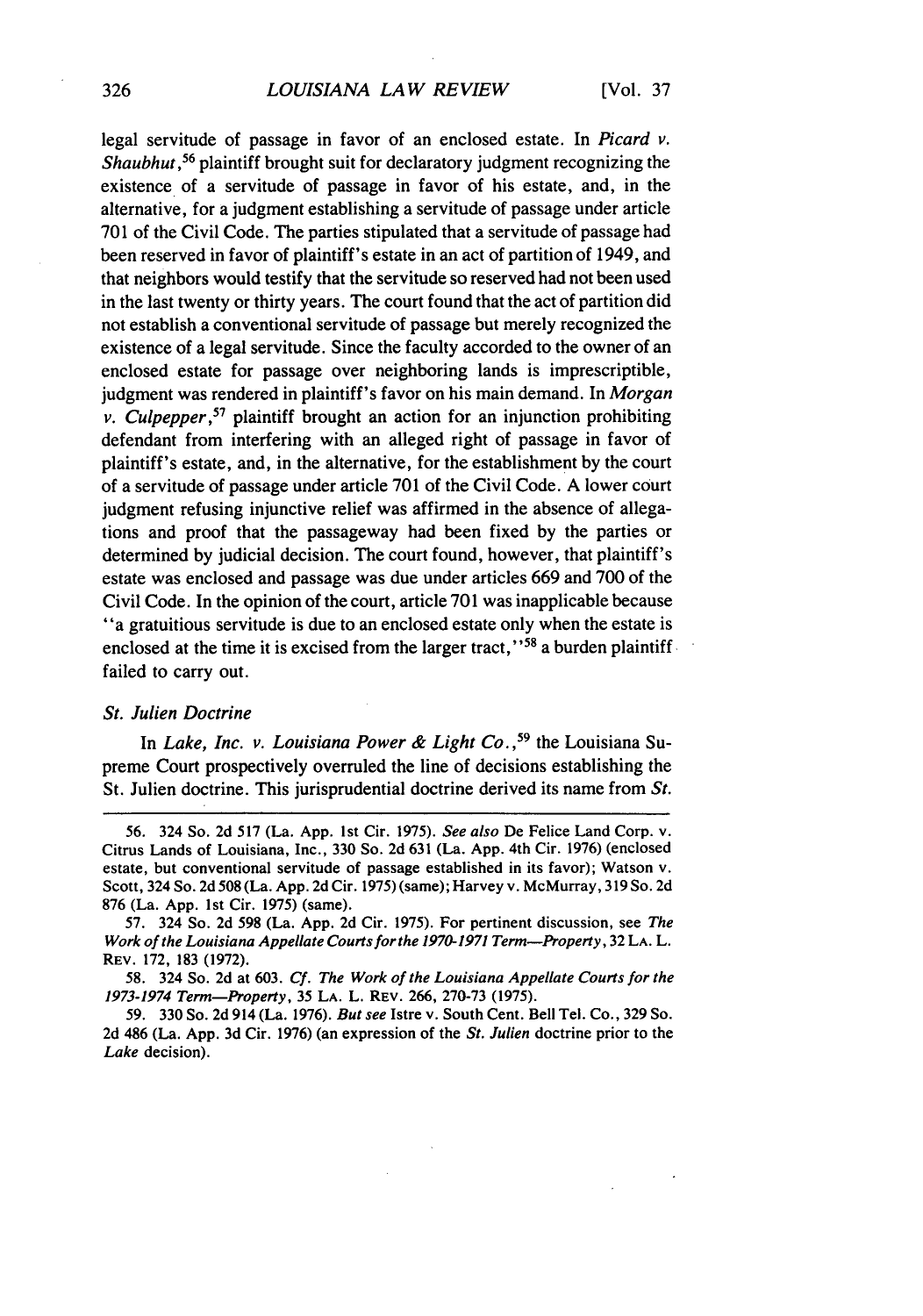Julien v. Morgan Louisiana & Texas Railroad Co.<sup>60</sup> which held that a corporation having power of expropriation could acquire a servitude by the unopposed use and occupancy of another's land for some public purpose. The landowner could no longer sue for damages or for the removal of works but merely for the value of the servitude taken. Justice Dixon, in a staccato opinion, gave convincing reasons for the "abandonment of the deviant and conflicting" jurisprudence and for "return to the Civil Code provisions" governing the establishment of servitudes."<sup>61</sup> The Louisiana legislature, however, enacted Act No. 504 of 1976.<sup>62</sup> The act provides that when the state, its political subdivisions, or private corporations having power of expropriation, take, in good faith, possession of the immovable property of another person and construct on, under, or over it facilities with the consent or acquiescence of the landowners a presumption arises that the landowner waived his right to receive just compensation prior to the taking; in such a case the landowner's remedy shall be an action for determination whether the taking was for a public and necessary purpose and for just compensation. The act does not overrule legislatively the *Lake* decision. Thus, *St. Julien* is not resurrected; it is merely un-dead, feeding on servitudes established prior to *Lake.*

# CONVENTIONAL SERVITUDES

In *Nash v. Whitten,63* a majority of the Louisiana Supreme Court held that a natural gas pipe line, "mostly above ground and visible, and partly below the surface"<sup>64</sup> of the land, constitutes a discontinuous predial servitude that may not be acquired by acquisitive prescription. Justice Marcus, writing for the majority, undertook a re-examination of Louisiana jurisprudence dealing with the classification of predial servitudes as continuous and discontinuous; and, in a scholarly opinion studded with frequent reference to civilian authorities, concluded that when acts of man are required for the exercise of a servitude, the servitude is discontinuous "whether those acts occur on the servient estate or elsewhere."<sup>65</sup> Louisiana decisions declaring that a servitude is continuous when it may be exercised without an act of man on the servient estate must be regarded, to this extent,

64. *Id.* at 858. What if counsel had argued that defendant had acquired by acquisitive prescription the right to have the visible pipe line on the land of plaintiff? *Cf.* Farrell v. Hodges Stock Yards, Inc., 333 So. 2d 745 (La. App. 4th Cir. 1976).

65. 326 So. 2d at 862.

<sup>60. 35</sup> La. Ann. 924 (1883).

<sup>61.</sup> 330 So. 2d at 918.

<sup>62.</sup> La. Acts 1976, No. 504.

<sup>63. 326</sup> So. 2d 856 (La. 1976).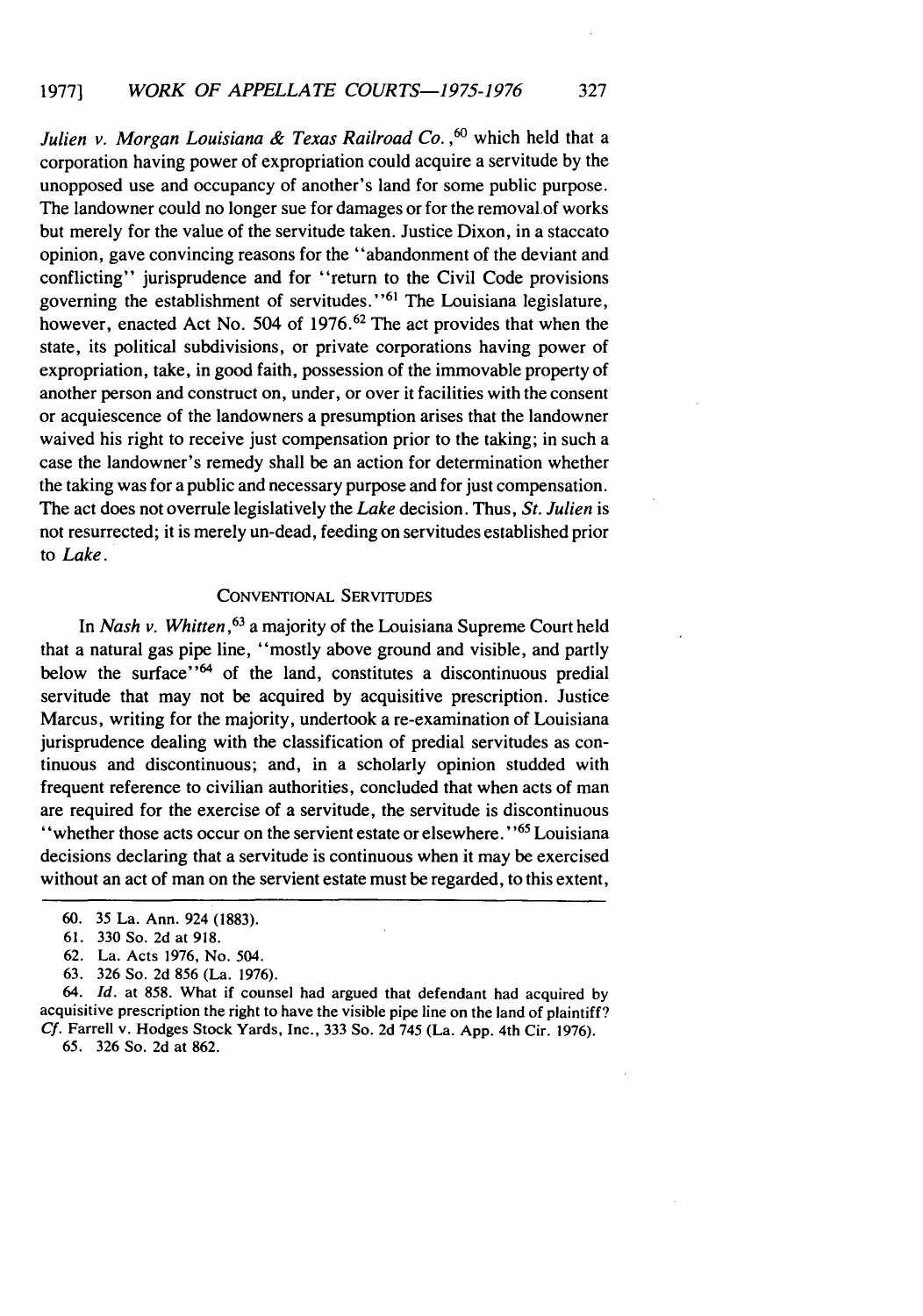as overruled.<sup>66</sup> Justice Tate dissented eloquently <sup>67</sup> He objected to the abandonment of a working Louisiana jurisprudential solution in favor of a French doctrinal view, "for dictionary reasons, without weighing the functional or practical values." He termed this "an abdication of the judicial function in favor of blind application of 'rules' without regard to their purpose or reason." This is a rare occasion when both sides of an argument are right for different reasons. The majority opinion represents a respectable effort at interpretation of the Civil Code in the light of theoretical considerations and in accord with a pertinent gloss of doctrine and jurisprudence. The dissenting opinion is an equally respectable effort at interpretation in the light of actualities and in accord with Gény's methodology. Thus, the difference between the two approaches relates to legal philosophy and methods of interpretation. Be this as it may, the projet for the revision of Book II of the Louisiana Civil Code of 1870, scheduled for submission to the Louisiana legislature in 1977, offers a simple solution. It suppresses the distinction of predial servitudes into continuous and discontinuous, and provides that only apparent servitudes may be acquired by acquisitive prescription. <sup>68</sup>

In *Dickerson v. R.J.M. Pipeliners, Inc.*,<sup>69</sup> the agreement granting a right of way for the construction and maintenance of a pipeline provided for a right to lay additional lines. When interested parties sought to exercise this right more than ten years after establishment of the servitude, the court held that the ten year prescription of non-use had accrued. The court followed Columbia Gulf Transmission Co. v. Fontenot*<sup>7</sup> "* and found *Hanks* v. Gulf States Utilities Co.<sup>71</sup> to be inapposite as it "dealt with an assessory (sic) right to the use of a servitude to transmit electric power" rather than a "mode of use." $72$  The question of prescription of the mode of use of a

66. *See, e.g.,* Acadia Vermillion Rice Irrigating Co. v. Broussard, 175 So. 2d 856 (La. App. 3d Cir. 1965).

67. 326 So. 2d at 862 (Tate, J., dissenting).

68. Article 739 of the projet, designed to replace article 766 of the 1870 Code, declares: "Nonapparent servitudes may be acquired by title only." Article 740 of the projet, designed to replace article 765 of the 1870 Code, declares: "Apparent servitudes may be acquired by title, by destination of the owner, or by acquisitive prescription." With respect to acquisitive prescription of predial servitudes, article 742 of the *projet,* which is new, declares: "The laws governing acquisitive prescription of immovable property apply to apparent servitudes. An apparent servitude may be acquired by peaceable and uninterrupted possession of the right for ten years in good faith and by just title; it may also be acquired by uninterrupted possession for thirty years without title or good faith."

69. 331 So. 2d 501 (La. App. 2d Cir. 1976).

70. 187 So. 2d 455 (La. App. 3d Cir. 1966).

71. 253 La. 946, 221 So. 2d 249 (1969).

72. 331 So. 2d at 504.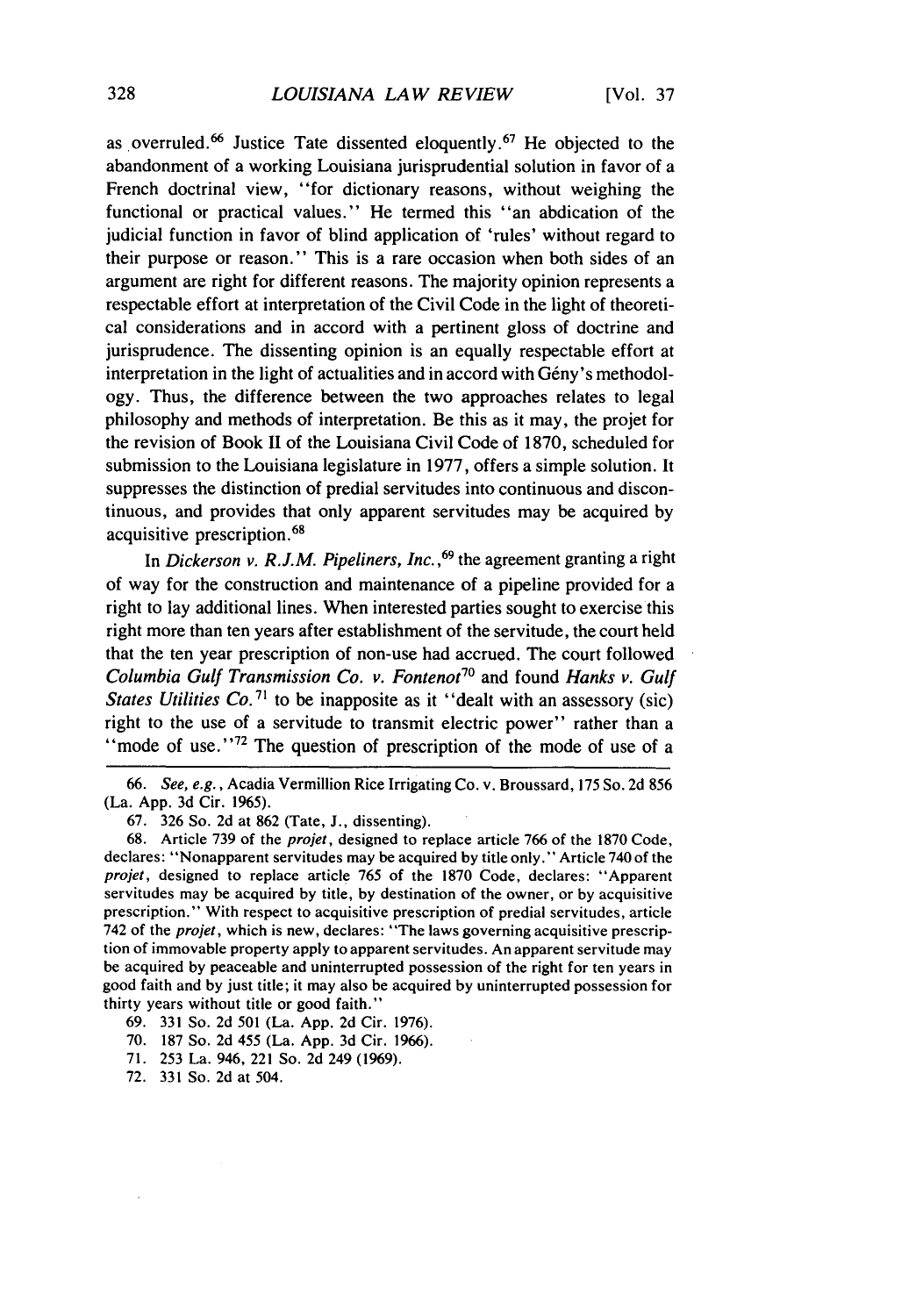servitude has been discussed adequately in prior years.<sup>73</sup> It suffices, perhaps, to state that since Louisiana doctrine is apparently not followed, the Louisiana Supreme Court ought to clarify the law. In the opinion of the writer, *Hanks* ought to have controlled the outcome of *Dickerson.*

#### BUILDING RESTRICTIONS

In Louisiana, building restrictions are restraints on the use of immovables in accordance with a general plan for the maintenance of building standards and uniform improvements.<sup>74</sup> According to Louisiana decisions, building restrictions are *sui generis* real rights akin to predial servitudes;<sup>75</sup> they are governed by the general rules applicable to predial servitudes, subject to certain exceptions established by special legislation or jurisprudence as to the creation, enforcement or termination of these rights.<sup>76</sup>

In *Smith v. De Vincent 77* recorded restrictions prohibited the location of trailers on the lot of a subdivision. In a scholarly opinion, Judge Marvin undertook a comparative excursus; chose "not to resort to the holdings in other jurisdictions, but to employ the civil law principles;"<sup>78</sup> and concluded that mobile homes, being indistinguishable from trailers, were forbidden under the restrictive plan. In *East Parker Properties, Inc. v. Pelican Realty Co.* **,79** however, the court decided the case as if it were sitting in a common law jurisdiction. The results may be correct but the methodology leaves much to be desired. In *Town South Estates Homes Association v. Walker*,<sup>80</sup> recorded restrictions required that each purchaser of a lot in the subdivision become automatically a member of the Home Association, a corporation formed to provide maintenance for the common grounds; that each member be subject to an annual assessment; and that "this assessment, together with interest, costs, and reasonable attorney fees was the personal obligation of the property owner upon the due date of the assessment." The

<sup>73.</sup> See The Work of the Louisiana Appellate Courts for the 1971-1972 Term-Property, 33 LA. L. REV. 172, 191-97 (1973); The Work of the Louisiana Appellate Courts for the 1968-1969 Term-Property, 30 LA. L. REV. **181,** 194-95 (1969).

<sup>74.</sup> See Yiannopoulos, Real *Rights: Limits of Contractual* and Testamentary Freedom, 30 LA. L. REV. 44, 54-75 (1969).

*<sup>75.</sup>* See Canova v. St. Germain, 335 So. 2d 508 (La. App. Ist Cir. 1976); Camelot Citizens Ass'n v. Stevens, 329 So. 2d 847 (La. App. 1st Cir. 1976); Fitzwater v. Walker, 281 So. 2d 790 (La. App. 3d Cir. 1973).

<sup>76.</sup> See Gerde v. Simonson Invs. Inc., 251 La. 893, 207 So. 2d 360 (1968); McGuffy v. Weil, 240 La. 758, 125 So. 2d 154 (1960).

<sup>77. 322</sup> So. 2d 257 (La. App. 2d Cir. 1975).

<sup>78.</sup> *Id.* at 264.

<sup>79. 335</sup> So. 2d 466 (La. App. 1st Cir. 1976).

<sup>80. 332</sup> So. 2d 889 (La. App. 2d Cir. 1976).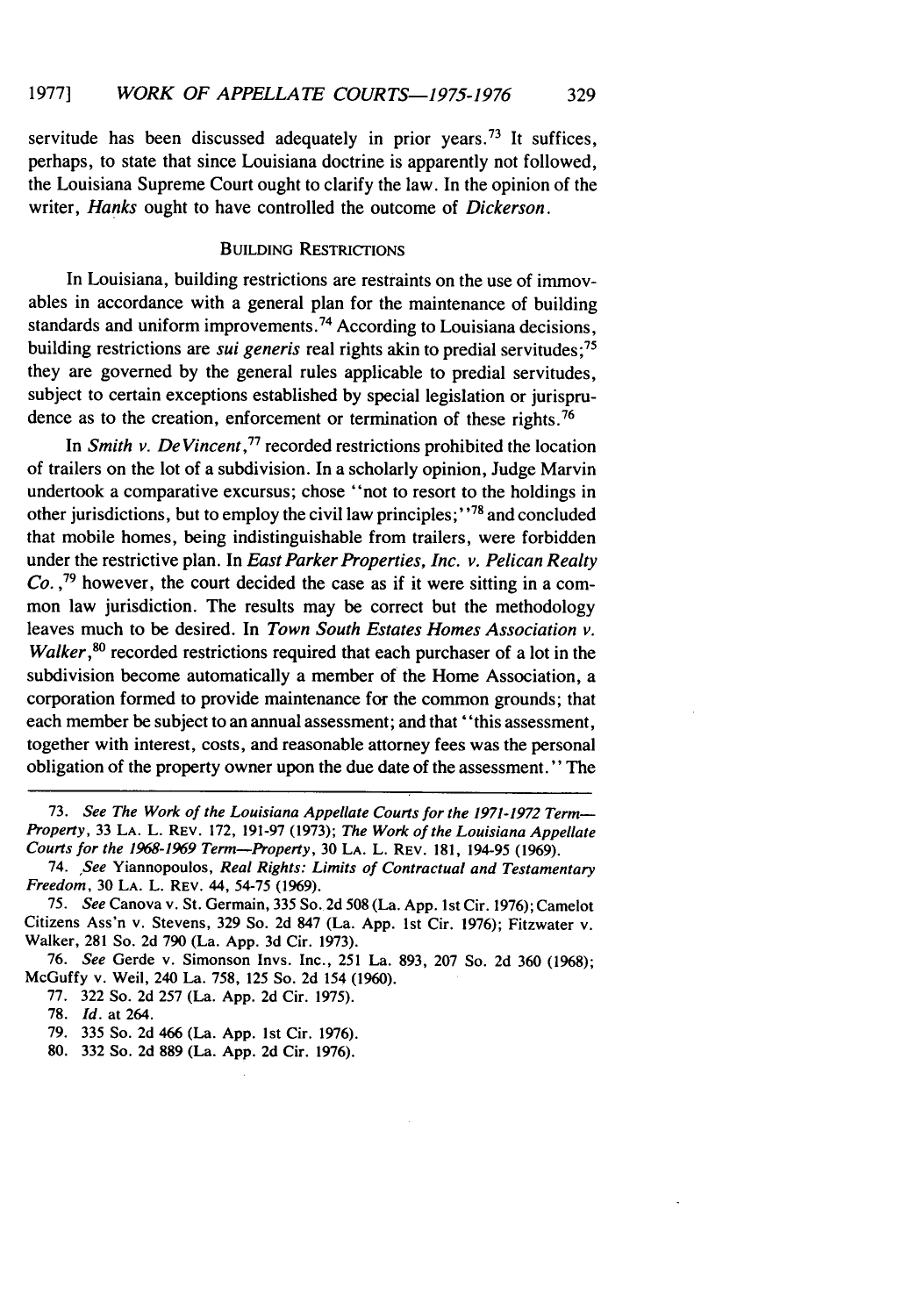court routinely enforced this provision which is res nova in Louisiana and raises a battery of questions concerning its validity. Assuming that certain affirmative duties may be imposed on owners of lots in a subdivision, is an annual assessment such a permissible affirmative duty? May such an affirmative duty be assumed as a "personal obligation" without express stipulation to that effect? It would seem that satisfaction of "the requirement of notice to third parties as set forth in LSA-R.S. 9:2721"<sup>81</sup> is immaterial for the assumption of a personal obligation.

#### REAL ACTIONS: RECOVERY OF MOVABLES IN KIND

Civil law and common law systems differ substantially in the protection they afford to the dispossessed owner of a movable or a chattel. The common law has never provided a real action for the recovery of chattels in kind, and today the tort of conversion dominates the field in sister states.<sup>82</sup> In contrast, in civil law systems, the dispossessed owner of a movable may recover it by the revendicatory action.<sup>83</sup> In Louisiana, the revendicatory action for the recovery of movables in kind is an *innominate real action. 84* Of course, in case of a wrongful dispossession, the owner of a movable may prefer to claim damages under the law of delictual obligations rather than restoration of his possession. <sup>85</sup>

Delictual actions based on unlawful interference with the ownership or possession of movables are sometimes designated in Louisiana practice as actions for "conversion." Despite this denomination, these delictual actions are not identifiable with the common law tort of conversion which is an intentional wrong giving rise to strict liability for the recovery of the value of a chattel. One is justified in stating that the common law tort of conversion is not a part of the Louisiana law of delictual obligations. In adopting parts of the Uniform Commercial Code, the Louisiana legislature was careful to substitute the word "misappropriation" for "conversion"; and in refusing writs in *Lincecum v. Smith*, <sup>86</sup> the Louisiana Supreme Court indicated that

84. *See* PROPERTY § 145.

85. *See, e.g.,* Ray v. Cook, 250 So. 2d 525 (La. App. 3d Cir. 1971); Smith v. Carrollton Refrigeration & Home Appliances, 243 So. 2d 356 (La. App. 4th Cir. 1971). 86. 287 So. 2d 625 (La. App. 3d Cir. 1973), *cert. denied,* 290 So. 2d 904 (La. 1974).

<sup>81.</sup> *Id.* at 890.

<sup>82.</sup> *See* F. **LAWSON, INTRODUCTION** TO **THE** LAW OF PROPERTY 32 (1958): "It is a matter for the discretion of the judge whether he will order the return of goods or give judgment for either the return of the goods or payment of their value at the option of the defendant. Thus a person who loses goods can never be certain that he will recover them *in specie."*

<sup>83.</sup> *See* 2 AUBRY ET RAU, DROIT CIVIL FRANCAIS n<sup>°</sup> 147 (7th ed. Esmein 1961); 2 CARBONNIER, DROIT **CIVIL** 249 (1955).